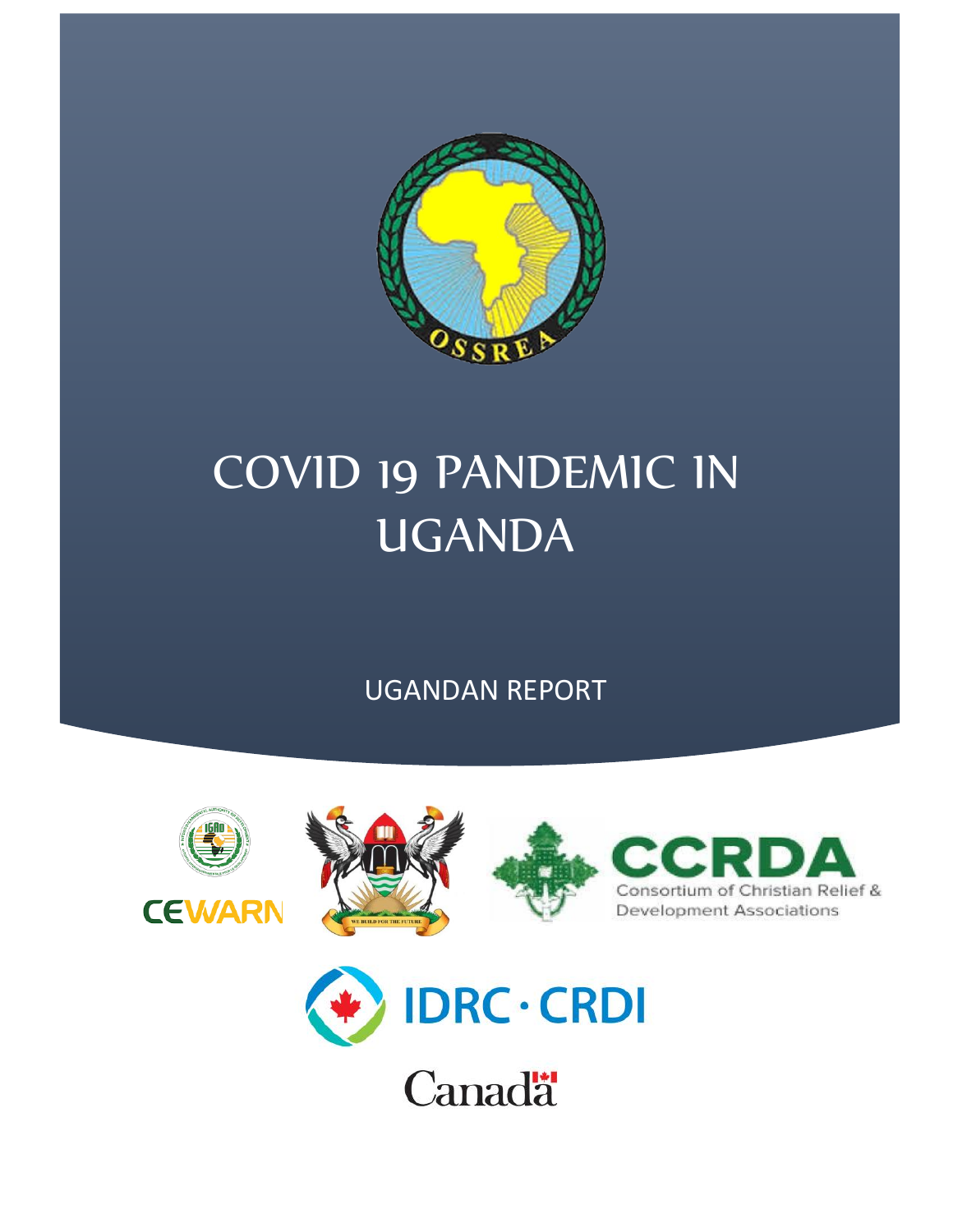# Contents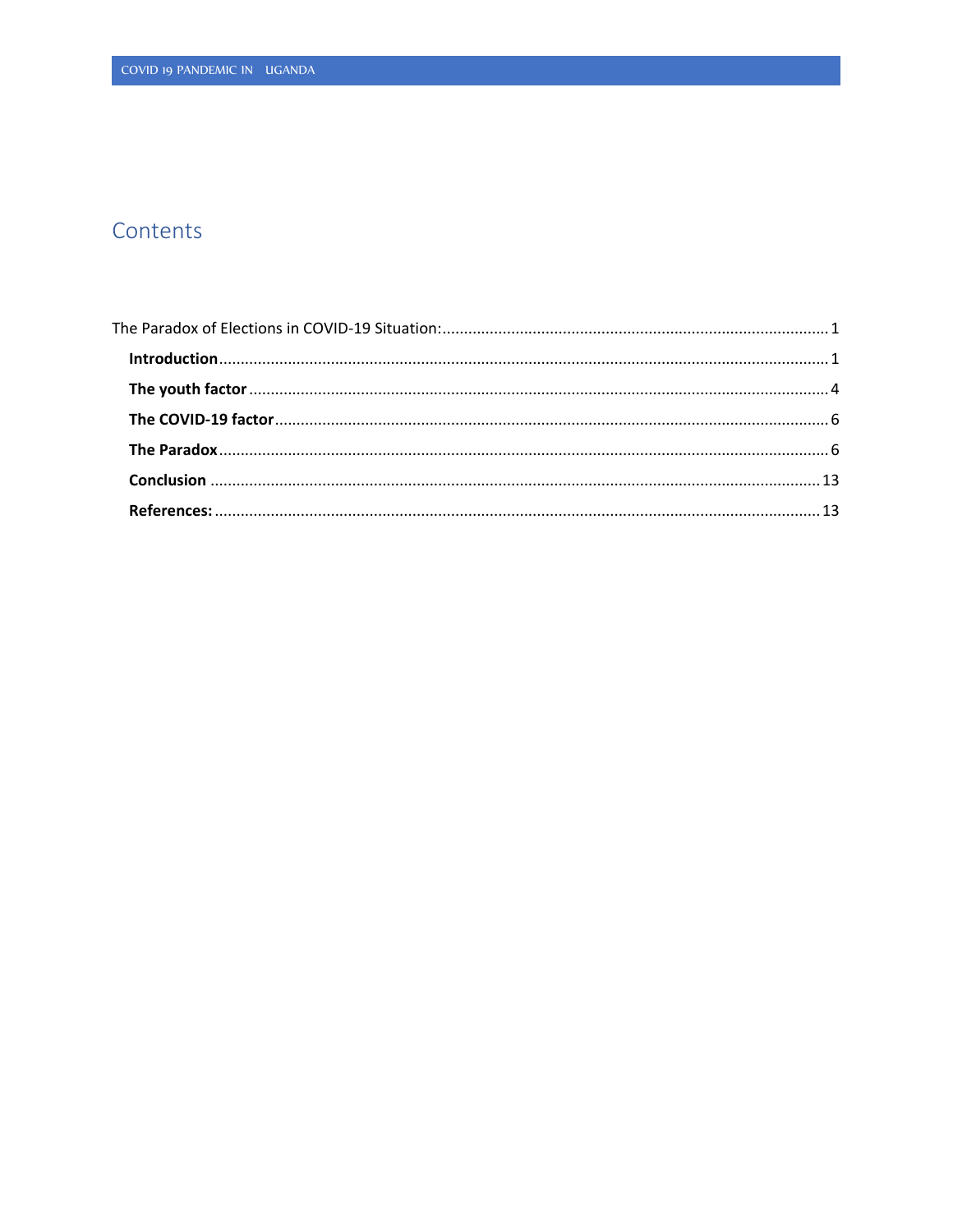# <span id="page-2-0"></span>The Paradox of Elections in COVID-19 Situation: **Youth civic engagement in the electoral process during COVID-19 in Uganda**

## <span id="page-2-1"></span>**Introduction**

The youth question in Uganda cannot be more pronounced than the recently concluded elections of 2021. 80 percent of the Ugandan population is 30 years and below (UBOS 2017). Also, 70 percent of the Uganda voting population is below 40 years (MGID 2021 ). This made the just concluded Ugandan elections a youth-centered election. All major political changes in Uganda have been fronted by the youth. Historically Youth in Uganda have taken part in political protests, riots, others held up arms to kill or get killed seeking change in the country(Alert 2014, Michael Mugisha, Donnas Ojok et al. 2016). The justconcluded elections in Uganda brought to light a lot of issues concerning the youths and the COVID-19, bringing a clear interface with issues of civic engagement and social accountability. Therefore, as a COYOQA project, there is a need to deeply engorge in some of the issues and draw lessons for proper youth civic engagement and social accountability for COVID-19.

During the election period, there was increased control of freedom of movement and assembly than never before. Uganda just like other states (CSPA 2020), the government through the Ministry of health imposed serious measures to try to level the curve of the virus. This report highlights the pandemic paradox in an election. The report tries to unlevel and problematizes measures of the COVID-19 situation in an election in a way to come up with learning possibilities of uplifting civic engagement of the youth and social accountability during COVID-19, a cardinal work for the COYOQA Project, in Uganda.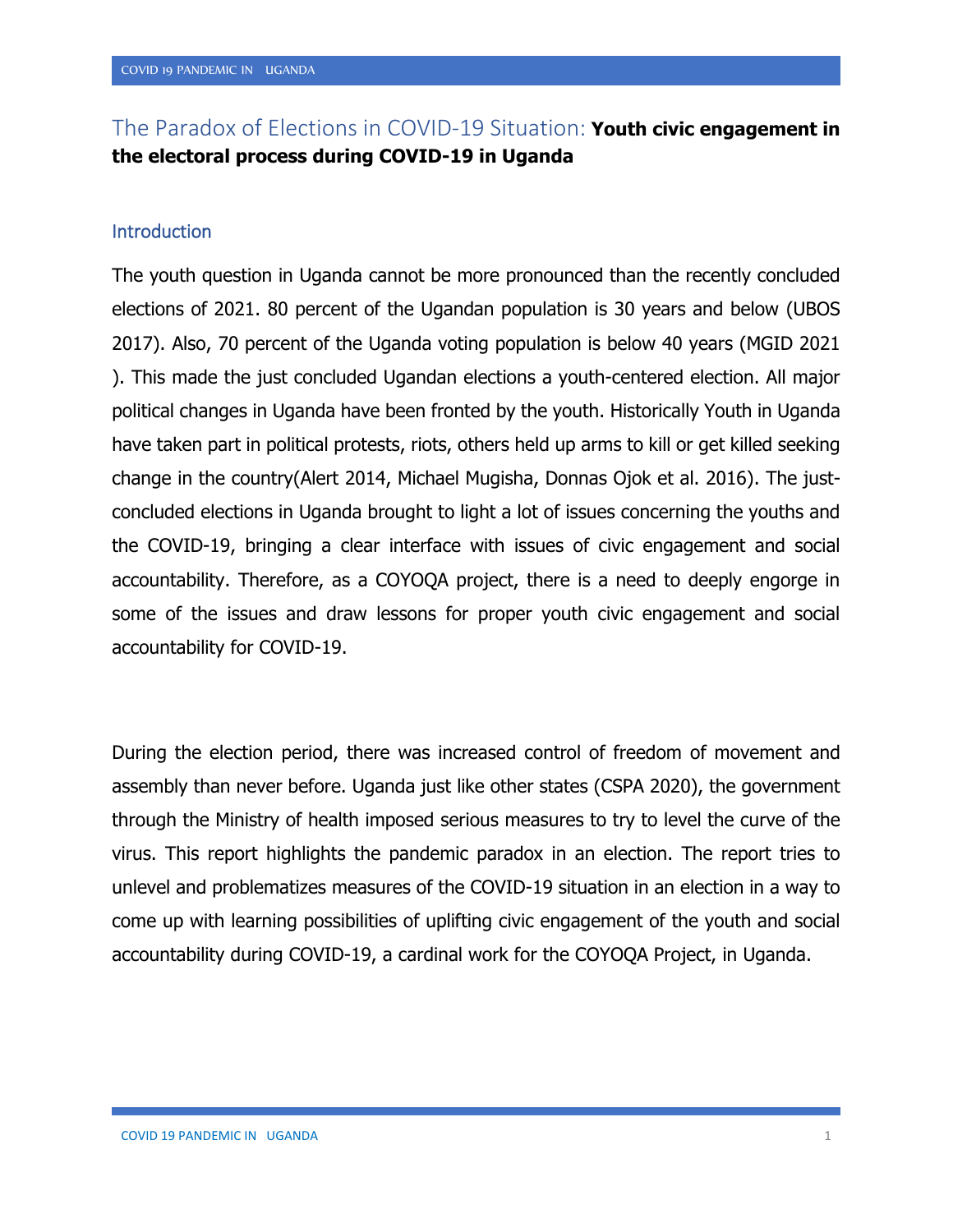## <span id="page-3-0"></span>The youth factor

To start with as far as the youth factor is concerned, the Uganda elections seemed to be a revolutionary campaign, especially among youth, toward old people who they cite as a generational problem(Mpagi 2020, Su 2021). While the election activities were conducted under *scientific notions* of an election, this election turns out to be one of Uganda's most contested elections according to some observers(Brooks 2019, Su 2021), pitting the young against the old generation. The election period has also been the most violent, with dozens of fatal cases recorded since early November last year. One such incident is the riot of Nov. 18-19 where 54 people lost their lives as security forces dispersed protestors. However, some election observers (IGAD 2021) have referred to the election process as largely peaceful, with no major violent incidents, especially on election day.

Some politicians and civil society organizations started mobilizing youth to take part in the democratic process way back in 2016 (Brooks 2019, MGID 2021 ). Youth were advised, especially young people who had not voted in 2016 because they were not of age to get National Identity cards. The Identity Cards were considered then a tool to be used during elections but such plans were upset when the EC changed the rules saying that National Identity cards won't be needed for 2021 elections. According to the Uganda Bureau of Statistics (UBOS), in 2016 nearly 65 percent of Uganda's 39 million people is between 15 and 30 years. That translates to over 70 percent of eligible voters in 2021, making the young voters a target for any politician. Unlike the other elections, the Presidential and parliamentary elections were only given 60 to converse for votes in 146 districts to promote their parties' manifestos across the country to convince 17.5 million registered voters to elect them. To reach the youth, the greatest weapon for elections turned out to be social media where many young people were following and it turned out to be a greater used during the campaigns in which any efforts to hold mass gatherings will be crushed by security forces.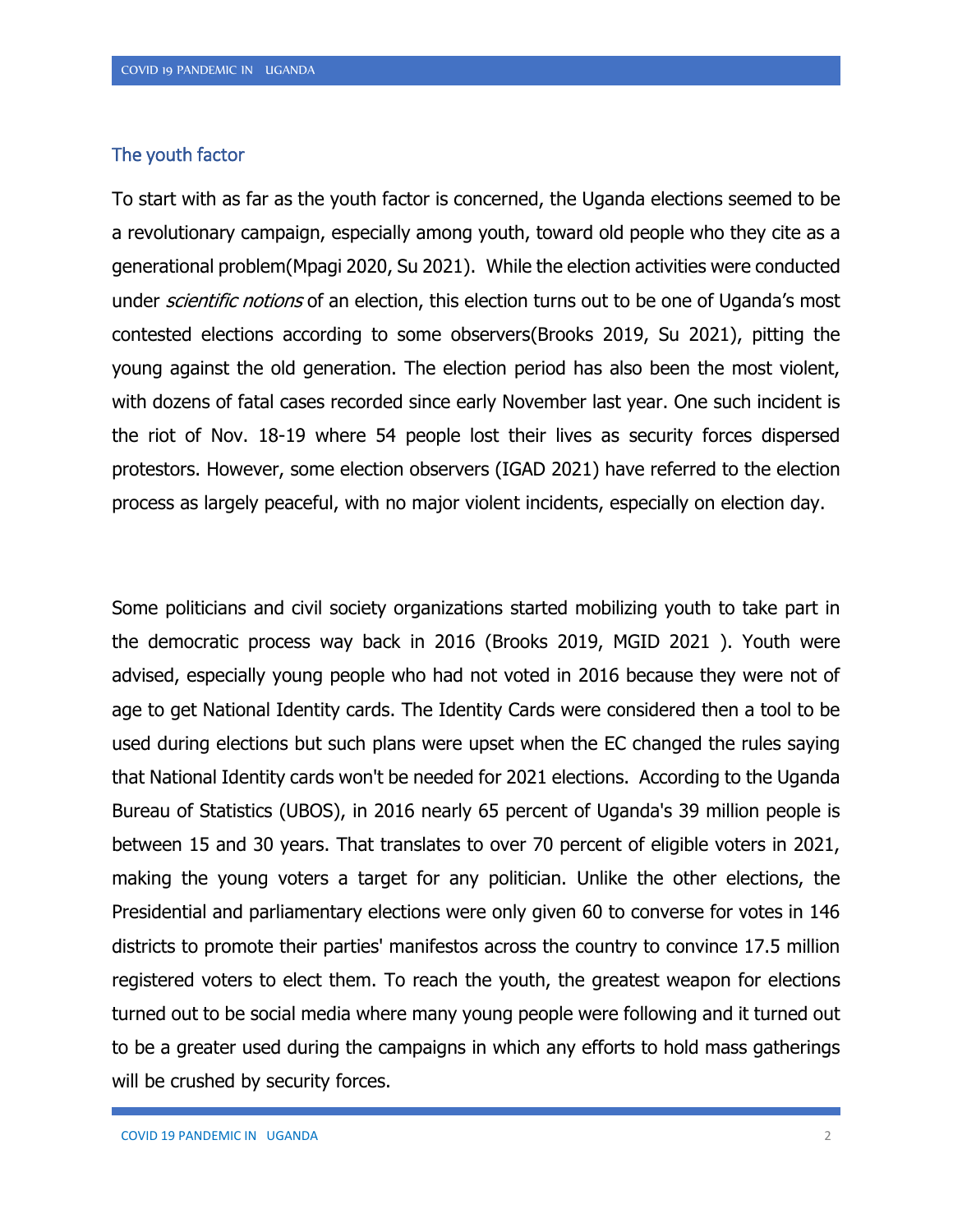Even with all the restrictions imposed by the COVID-19 Pandemic, the youth turn up was big, as it turned out, the unknown or less popular youth in politics turned into overnight major political figures. For example, a 24-year-old graduate, John Katumba, contesting in the polls, while the only woman in the race is Nacy Kalembe, an independent candidate. Besides, was Kyagulanyi Robert Sentamu, 38, a pop star turned politician, became the new face of Uganda's opposition, viewed as a major threat to Museveni. He joined politics less than five years ago after he was elected to become a member of the parliament in a by-election for the Kyadondo East constituency. Few months to the nominations he formed a political party and became the party leader. He recruited all those who were crying for change with a promise of a new Uganda. He also promised to change the lives of youth, the downtrodden, and those living in slums. On the day of his nominations, Kyagulanyi promised to fix the economy, health services, and education. To the surprise of many, he was arrested by the police shortly after addressing the media and driven back to his home on the outskirts of Kampala where he was released. However, because the conventional way of doing politics during COVID-19 specifically campaigns changed. Some youth never even went to ask for votes but they won the elections. This was because of what was termed as the *NUP election vote weave* or *Vote the Umbrella weave*. As a result, seasoned politicians lost their seats in parliament among which are 26 ruling party ministers including the Vice President of Uganda.

However, Present Museveni the incumbent won the elections with the slogan, 'securing' your future'. His agents based his campaigns on the progress the country has made both economically and socially over the 35 years of NRM existence. Museveni's opponents however said his government is riddled with corrupt officials who have derailed the country's development for selfish gain. Kyagulanyi one of the opposition contest who through music he made a name for himself long before he turned to politics which he was using to rally support for social change. He had promised voters' *new Uganda*, 'with his song Tuliyambala Engule as a theme song for his campaign. His music appealed not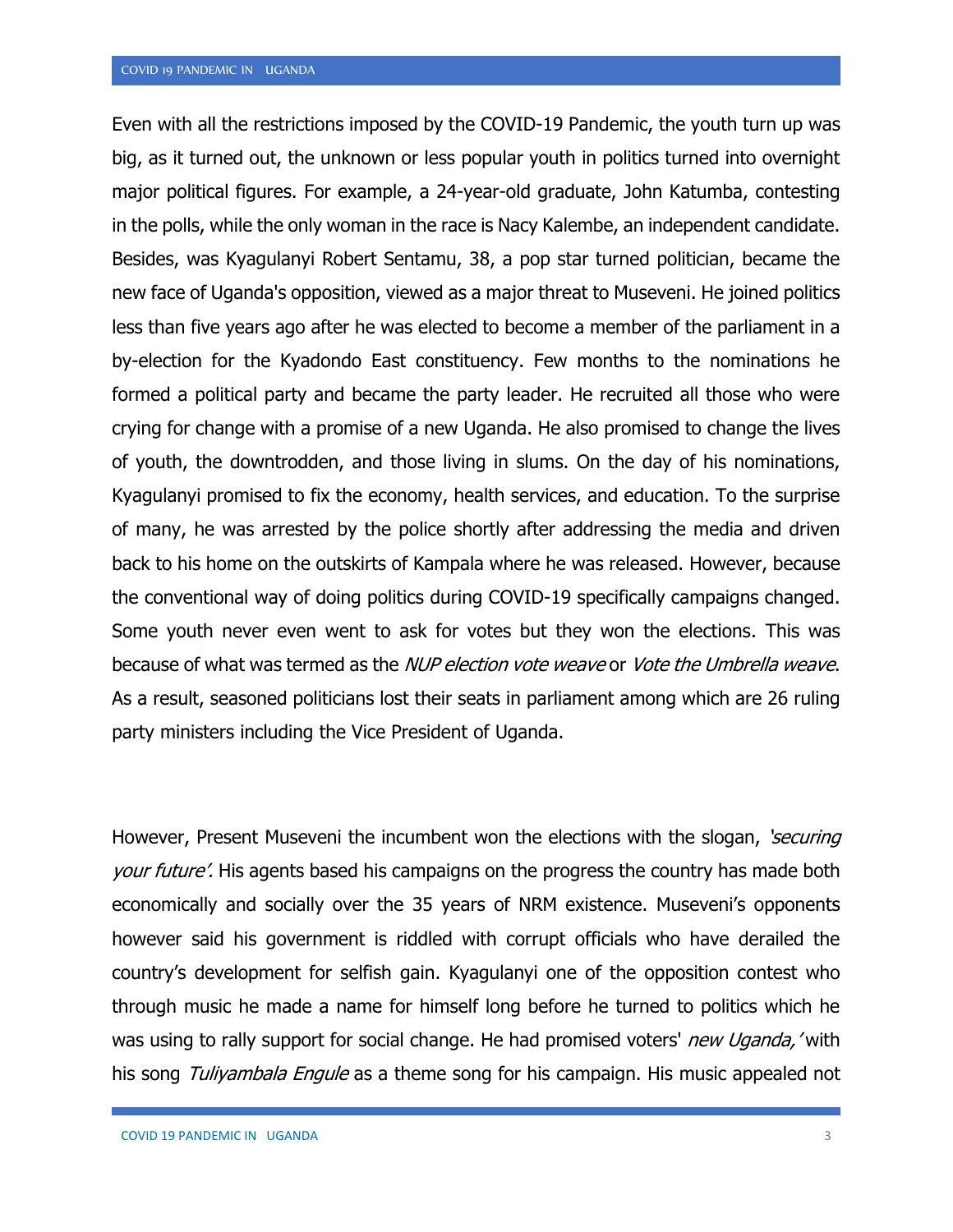only to the urban youth but even to the rural youth. When he went around across the country during campaign rallies, he attracted many youths through what he called the 'people power' movement where he has been using his music to appeal to youths. Kyagulanyi sings about issues such as poverty, injustice, corruption, and human rights, which resonate with the young, unemployed, and disenchanted  $-$  all those who feel excluded from the economic progress that the country has registered in recent years.

#### <span id="page-5-0"></span>The COVID-19 factor

COVID-19 placed extraordinary pressure on how states conduct elections amidst the pandemic (Bradbury-Jones and Isham 2020, CSPA 2020, Orlando 2020 ), resulting in controversial and paradoxical measures of handling an election (Spinelli 2020, Orlando 2020 , Siegle and Cook 2021). While the Ugandan Government had implemented a successful COVID-19 campaign in the early days of the outbreak, the success did go silent with increasing positive tests and deaths since national elections campaign were allowed to go ahead across the country. By the festival seasons in December 2020, the cumulative confirmed cases had reached 33,360, one of the highest in Africa then, with 245 deaths. The Ugandan Ministry of Health desperately urged Ugandans not to travel home for the festival season in a bid to prevent the spread of the virus. As this report is written, Uganda now has 39735 cases, 327 death, and 14310 recovered. However, what is not clear in the statistics is information on the demographic factors of the victims, in teams of their status, gender, and age. For some youth, COVID-19 is a disease for the high status but used by the government as a political tool to suppress the youth who support opposition candidates. As a result, youth are refusing to adhere to the guidelines set by the ministry of health.

#### <span id="page-5-1"></span>The Paradox

To start with the is the paradox of *a scientific election* as coiled by the government meant that people avoid contact and unnecessary movements, yet the candidates and their agents were moving around to campaign. This is because elections mean are people interacting as they converse for votes. In a COVID-19 crisis, the instructions were to stay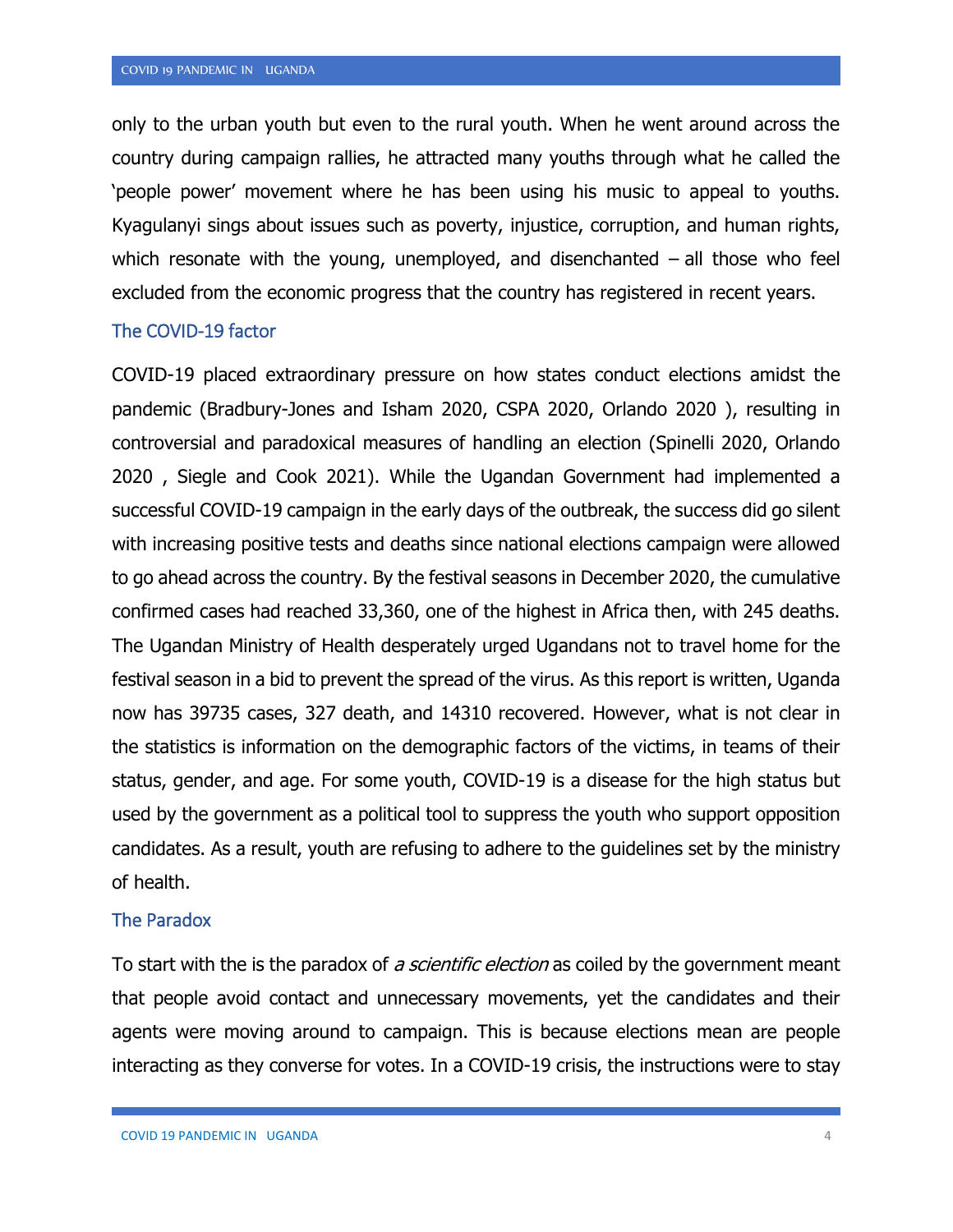at home, avoid unnecessary movements. Yet the candidates and their campaigning agents were moving around looking for votes.

Also, COVID-19 preventive measures seemed to be very restrictive and played out paradoxically among the youth and the citizen in general. Some people were voted without even interacting with the electorate. Intentionally the lockdown measures grated police and security forces to abuse human rights hance barring youth civic engagement (Brooks 2019, Siegle and Cook 2021). It was important to critically assess the challenge of balancing the COVID-19 measure with the civic engagement of the citizens during an election. The hardened restrictions had a heavy toll on the free and fair election, but also diverted the attention of the youth on the noble efforts of fighting the virus to fighting the security operatives who seemed to restrict the free movement of people. While the security forces had participated at all levels to protect citizens against COVID-19, the election period turned out to be the most violent. One such incident is the riot of Nov. 18-19 where 54 people lost their lives as security forces dispersed protestors. Therefore, COVID-19 scientific elections were interpreted by different parties differently. Different parties interpreted the implementation of the pandemic prevention measures depending on the political side they are on. Some opposition candidates argued that the police implement the measures selectively to foil opposition campaigns.

According to the election schedule by the electoral commission, Uganda was set to have presidential and parliamentary elections in 2021, with electoral activities set to start in 2020. However, following the outbreak of Coronavirus (COVID-19) the government in March 2020, announced measures to fight and contain the virus in the country. The measures included; closing of educational institutions, places of worship, banning of large political gatherings, cultural groups, large wedding ceremonies, and funerals among others. The lockdown led to the suspension of electoral related activities in the country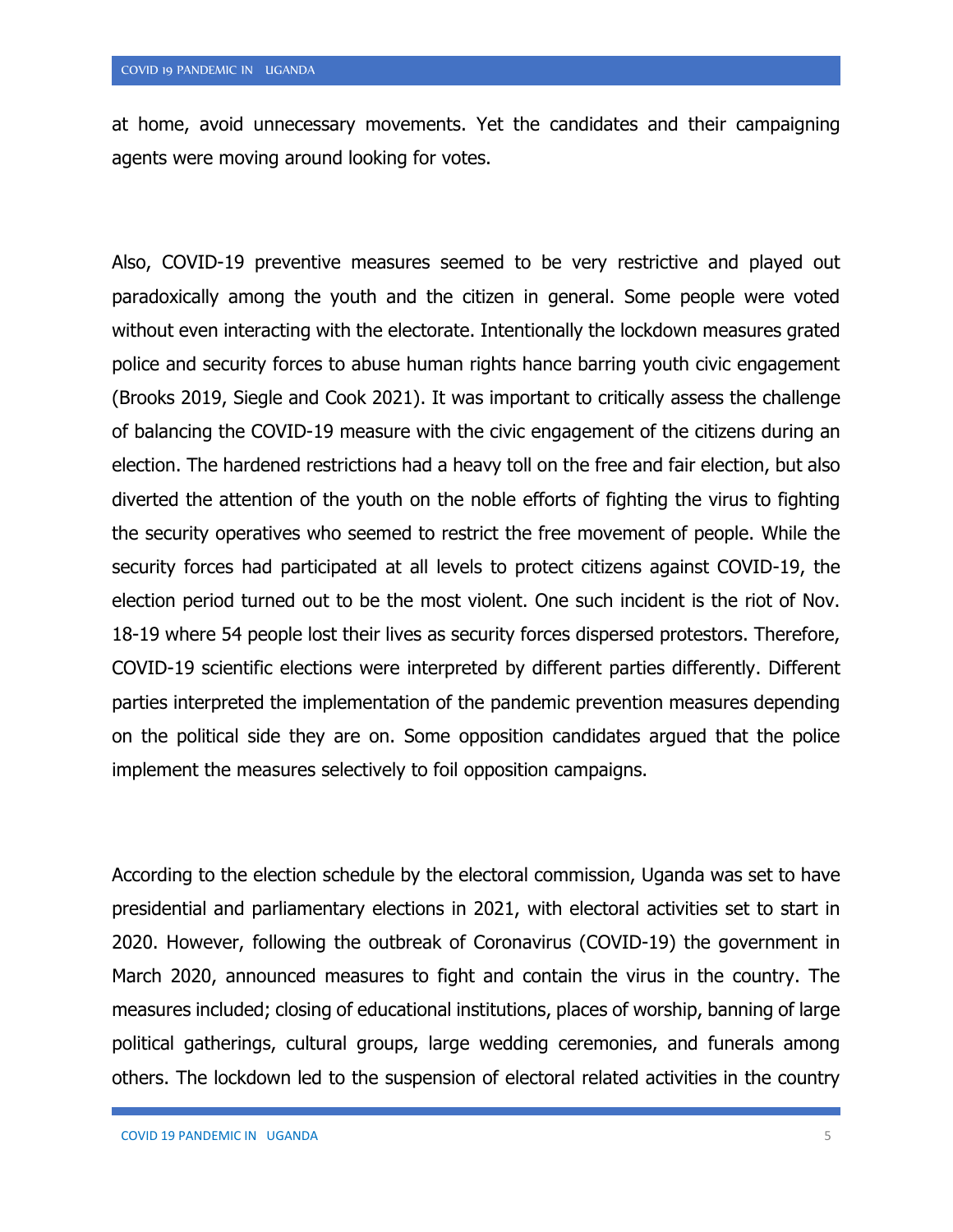as had earlier scheduled by the Electoral Commission. However, the government relented and resumed electoral activities. The commission had to ensure that how the elections activities, campaigns inclusive, ought to be conducted in a scientific way' with special guidelines given the COVID-19 pandemic. They issued guidelines aligned to the Ministry of Health Standard Operation Procedures (SOPs) aimed at preventing the spread of the virus.

The electoral commission further issued guidelines to all candidates and political parties on how to prevent the spread of COVID-19 during the campaign. According to the electoral commission processions and public mass, rallies were banned. Candidates were only allowed to organize or hold campaign meetings in a regulated manner, preferably outdoors with a limited attendance of a maximum of seventy (70) people. This was to enable the observance of the two meters social distancing rule for the persons attending the political meeting or gathering. Nevertheless, the maximum number of persons attending campaign meetings was later revised to 200.

Besides, candidates and the campaign agents were further advised to use non-contact means of commination to interact with the electorate. These would include flyers, leaflets, brochures, posters, billboards, and banners; radio and television programs and talk shows, short messaging services, voice messaging, and digital media platform and websites. Also, candidates were advised to use community-based public address systems (Kizindaalo). Therefore, the Uganda Electoral Commission also directed The Uganda Police Force to enforce the guidelines without fail.

It was one thing to set measures, it was another thing to implement the measure in a midst of elections excitement and campaigns. As measures were taken to prevent the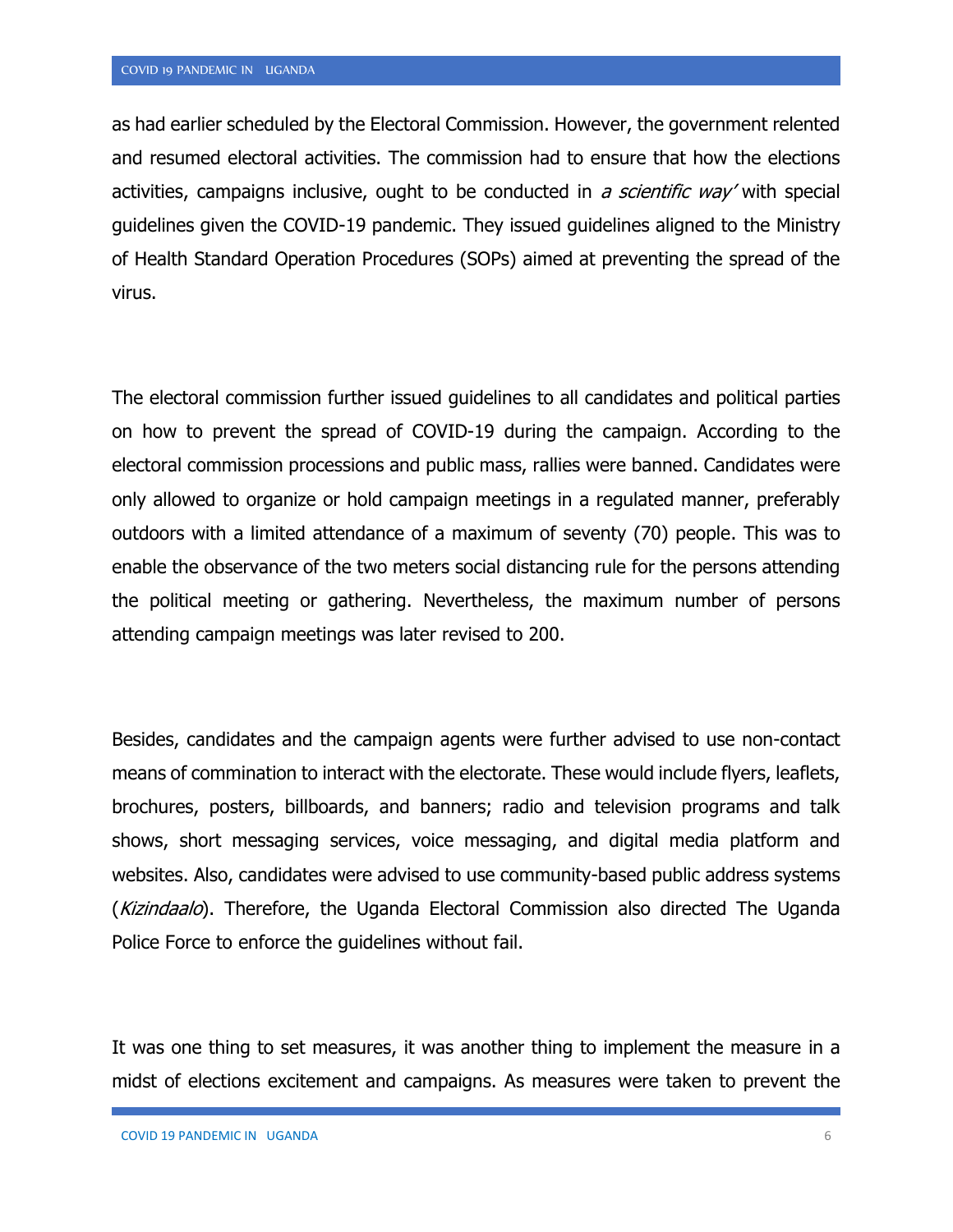spreading of COVID-19 in the country, they impinged on youth civic engagement in the electro democracy. The government was torn between the need to preserve the health of the citizens vis-à-vis their constitutional and democratic right to elect leaders of their choice as guaranteed under the constitution. The electro choices are normally made after the candidates have presented their manifestos and campaign agendas usually through competitive open rallies that attract mass gatherings. But in the prevailing COVID-19 situation, all candidates are strongly warned to adhere to these changes, the SOPs and guidelines in general, and any defiant/non-compliant candidate stood the risk of a total ban of his or her campaigns.

As campaigns went on, candidates struggled to follow the guidelines for containing the coronavirus pandemic. While masses ignored the call for social distancing and facemask covering. Yet the electro commission assumed that the candidates were to take the lead in encouraging people to control the virus.

"Your first statement will be to the people … 'Please put on your masks. If you don't put on your masks, I will not talk to you. Please social distance, can your social distance? Put on the distancing that is recommended,"" (the electoral commission spokesperson said)(Independent 2021).

But according to some observers (Siegle and Cook 2021), it appeared like security operatives specifically were targeting the opposition candidates in enforcing the COVID-19 measures. So many young people were bitterly beaten, teargassed and some got arrested by security operatives for trying to violate the ministry of health COVID-19 guidelines. The paradox was in the manner in which they were arrested and the places where they jailed them. Youth were arrested and placed in tight cells with a very small space without social distancing. Other candidates were arrested and charged with attempts to spread COVID-19. A case an equivalent with to capital offices of terrorism and murder. Throughout the whole campaign, security operatives were seen violently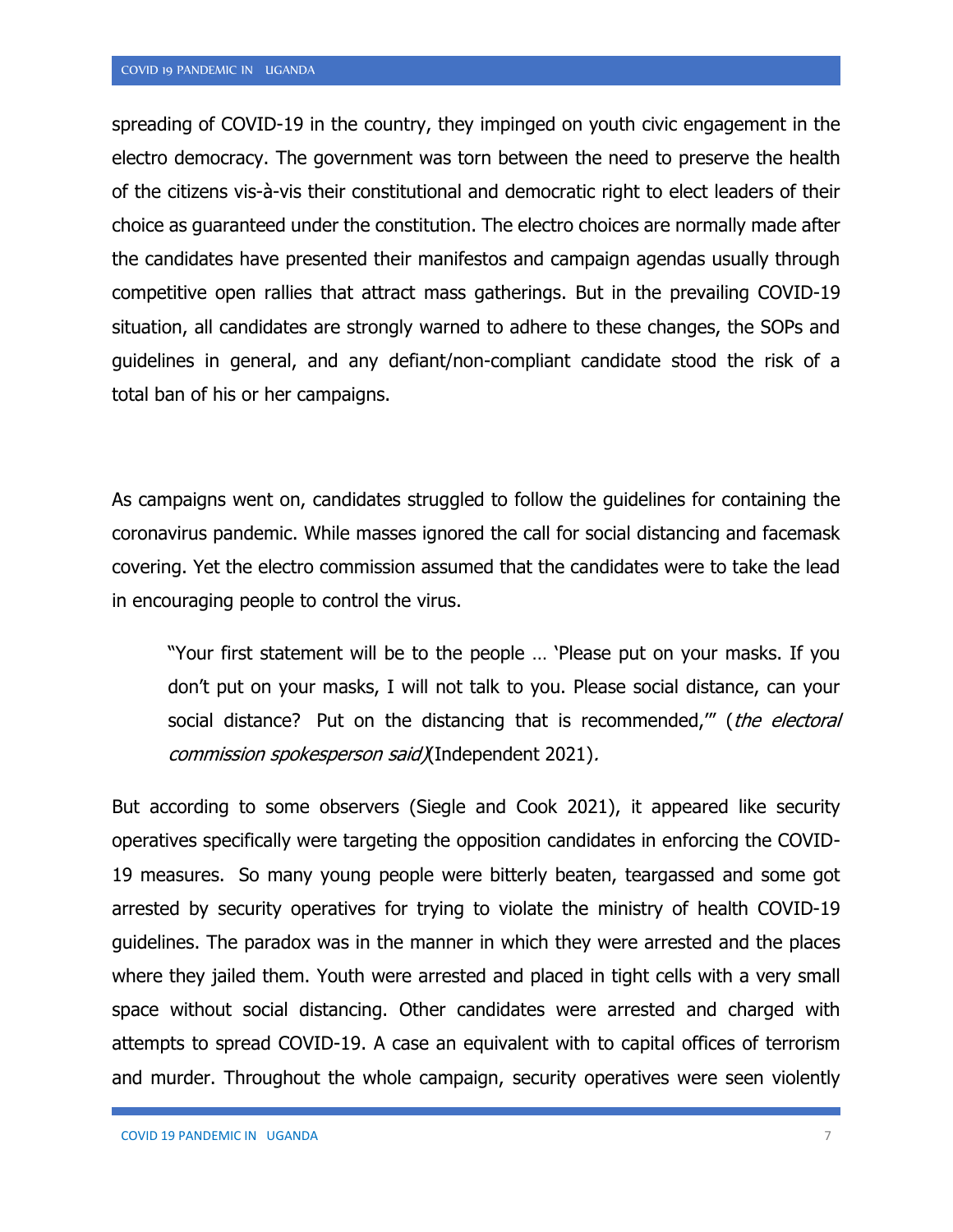dispersing crowds of youth supporting opposition parties, while it appears ruling party rallies are being held freely. The National Unity Platform (NUP) party led by Robert Kyagulanyi, better known as the singer Bobi Wine, and the Forum for Democratic Change has been cited as the defiant parties.

President Yoweri Museveni during the campaign he kept saying that candidates should hold rallies with social distancing, even as his rallies draw larger crowds. The NRM party directed police to disperse any processions being held by the party members across the country. This was a result of on several occasions, some party leaders, ministers in the ruling party including the minister of health were heavily criticism for holding processions with thousands of supporters.

"So, this bankruptcy of calling people together in such dangerous time is criminal. And we are going to deal with those people who are doing it," (*President Yoweri* Museveni said) (Independent 2021)

However, as the campaign went on there was clear non-compliance by some candidates with the guidelines and the standard operating procedures while conducting electoral activities including campaigns. When it comes to an election in Uganda, supporters were used to opening rally campaigns with large crowds. While the electoral commission authorized 70 or even 200, it was like a joke to many Ugandans. There was no way a candidate would reach the electorate without attracting the masses. Except for candidates and political parties that have access to mass media and well-established political structures at the grassroots, new political entrants had one way to use social media which is very expensive with a social media tax on it. Besides, it is limited to urban youth dwellers. Consequently, despite large gatherings being barred, some candidates such as pop star and opposition figure Robert Kyagulanyi popularly known as Bobi Wine still attracted large crowds lined along streets whenever they arrived in place to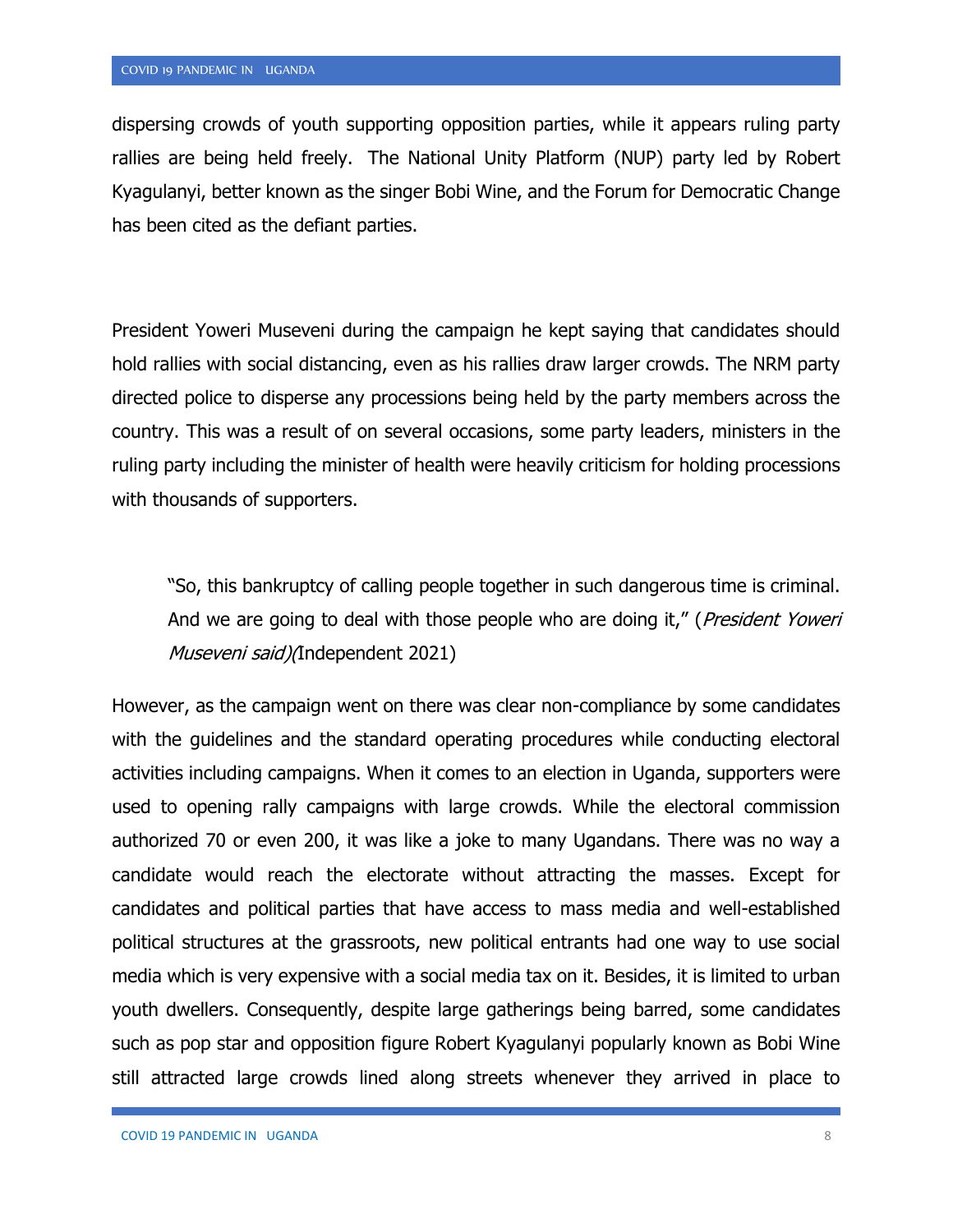campaign. The NUP spokesperson, says it tough for the party to ensure all their supporters practice social distancing and wear face coverings.

"These people wait for us, on the roadsides, what do you do about them? These are Ugandans who are hungry for change. So, when they stand on the roadsides and wave and all of that, for starters, they also don't commit a crime," (said the NUP spokesperson)(EC 2020).

Measures of fighting COVID-19 shadowed the elections in the country. They greatly affected electoral activities in the country's history, in many ways. While the Ugandan constitution gives the power to the people to determine their leader through a fair and free election, the coronavirus limited the assessment of the candidate by the electorate. This made the elections less competitive on ideologies and policies as an unknown candidate could not present their manifesto to the voters.

Besides, the elections activities put the Uganda Ministry of health in a very paradoxical situation. The electro and post-election period have seen an increasing number of positive tests and death ever since the national elections campaign were allowed to go ahead across the country. The cumulative number as this report is written stands at 39,424 one of the highest in Africa with 318 death and 14,114 recovered.

In response to the increasing numbers, the Electoral Commission suspended campaigns in some parts of the country just 10 days to the polls (EC 2020). The electoral commission through Section 12 (1)(h) of the Electoral Commission Act; Section 21 (1) and (2) of the Presidential Elections Act, 2005; Section 20(1) of the Parliamentary Elections Act, 2005;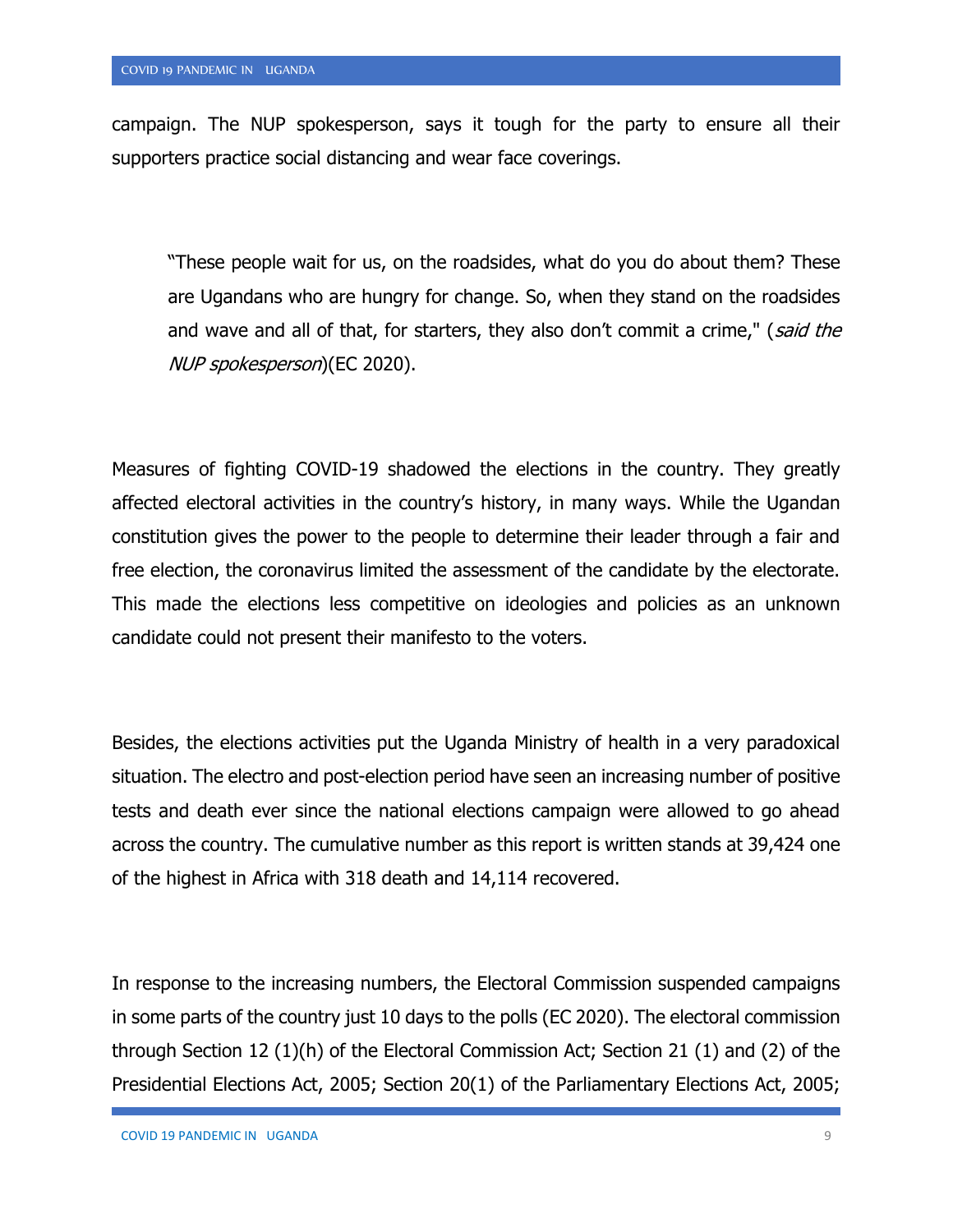and Section 172 of the Local Governments Act, suspended election campaigns in 13 halted campaigns in 13 districts including the capital city even though the electorate were expected to vote. The health experts considered the selected district to have the transmissions of the COVID-19 to be exacerbated by mass gatherings. As a result, all campaign meetings in these areas were suspended and candidates were advised to used mass media and social media (EC 2020).

Paradoxically in the twist of the events, two days to the polls government through the Ministry of Internal Affair and Ministry of ICT switched off social media and on the eve of the election day, the internet was completely shutdown(Madu 2021). While the electoral commission had dubbed the elections as *scientific elections* where many electoral activities were to be on social media and mass media. The Ministry of the internal affair was concerned with the level of security threats youths were inciting using social media. The ministry of ICT was concerned about the misuse of social media platforms as well. As a response, the internet was completely shutdown. Nevertheless, shutting down of internet affected youth very much and the whole country. Citizens, election observers, political parties, and media could not function properly in a covid-19 situation without the internet. While elections shrive on information sharing, internet shutdown limited information follow and sharing.

## <span id="page-11-0"></span>**Conclusion**

Wayforward for the COYOQA project is to use election youth engagement in the elections as a stepping stone to further interrogate the possible peaceful civic engagement on COVID-19. Also, there is a need to document the youth experience in the just concluded elections to aligned it with social accountability a civic engagement of the youth in the country. More to that is to forge a way-out using the election experience as a platform to train youth leaders on the possible better ways of engaging the youth in social accountability and civic engagement during the COVID-19 period. Given the fact many inexperienced youths became elected leaders, there is a need to follow through with the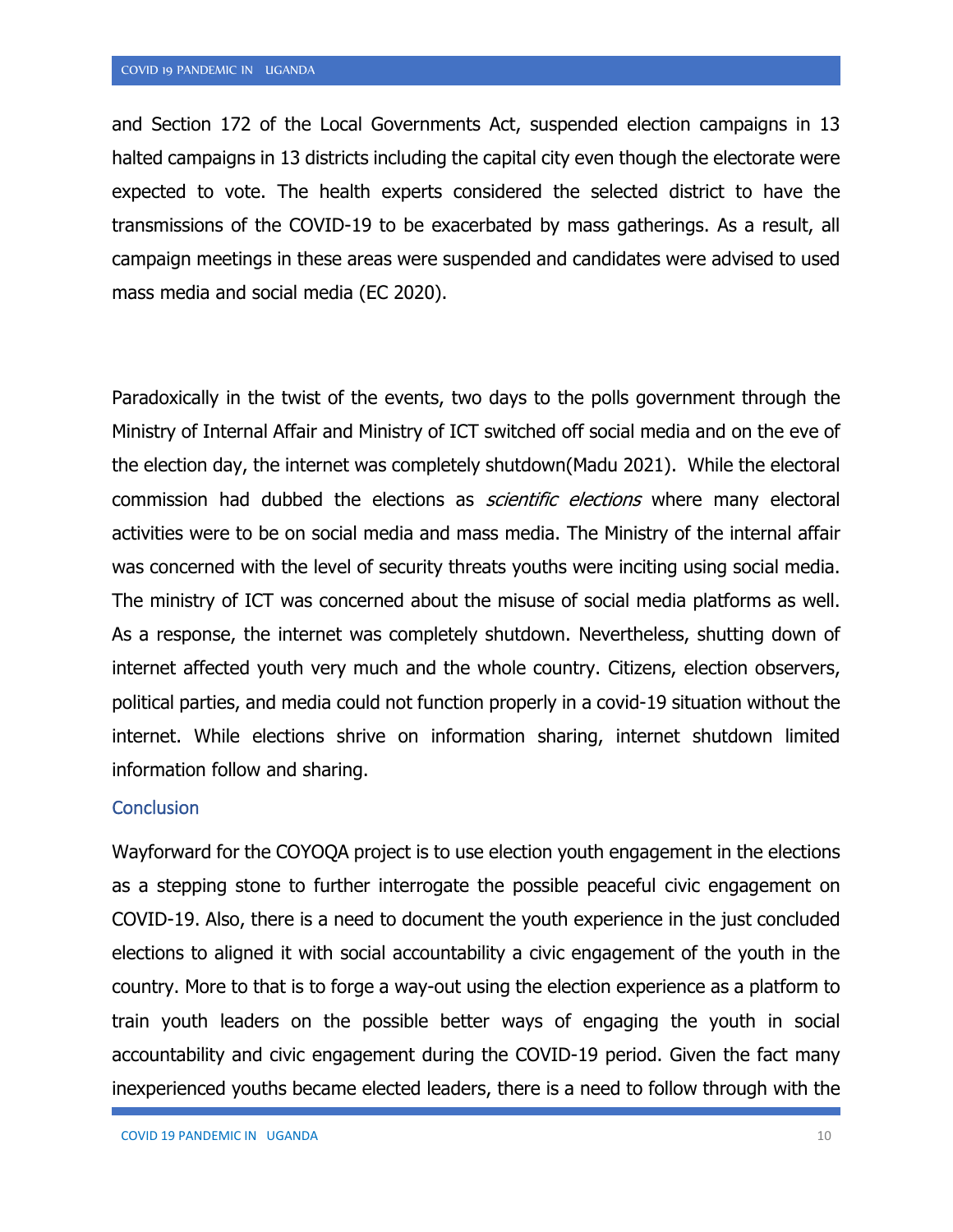project to see how they can be supported by a government, but also how the youth can be part of the government programs on COVID-19. And lastly, now that elections are over, the is a need to focus youth back to the concerns of the ministry of health and again attention on the key areas of the COYOQA project especially COVID-19 funding, youth engagement, and social accountability.

#### <span id="page-12-0"></span>References:

Alert, I. (2014). YOUTH, PEACE AND SECURITY IN UGANDA: Understanding conflict. Building peace, International Alert.

Bradbury-Jones, C. and L. Isham (2020). "The pandemic paradox: The consequences of COVID-19 on domestic violence." Journal of Clinical Nursing(29): 2047–2049.

Brooks, A. (2019). Uganda's 2021 election buildup already feels familiar. The East African **Monitor** 

CSPA (2020). "PREPARING FOR ELECTIONS IN THE SHADOW OF COVID-19." The Center for State Policy Analysis.

EC (2020). SUSPENSION OF GENERAL ELECTION CAMPAIGN MEETINGS IN SPECIFIED AREAS OFTHE COUNTRY, The Electoral Commission

IGAD (2021). IGAD ELECTION OBSERVATION MISSION TO THE PRESIDENTIAL AND PARLIAMENTARY ELECTIONS IN UGANDA: PRELIMINARY REPORT. Avenue Georges Clemenceau, IGAD ELECTION OBSERVATION MISSION.

Independent (2021). Museveni celebrates, warns of 'foreign interference'. The independent New Paper Kampala.

Madu, E. (2021). Social media shutdown in Uganda two days to presidential elections. **Techcabal** 

MGID (2021 ). CCEDU urges youth to be at the heart of Uganda's political process. The Independent Kampala, Uganda, THE INDEPENDENT

Michael Mugisha, et al. (2016). "Youth Participation in Political Processes in Uganda: Exploring Opportunities and Constraints." On Perspectives of African Democracy and Development 1(1).

COVID 19 PANDEMIC IN UGANDA 11